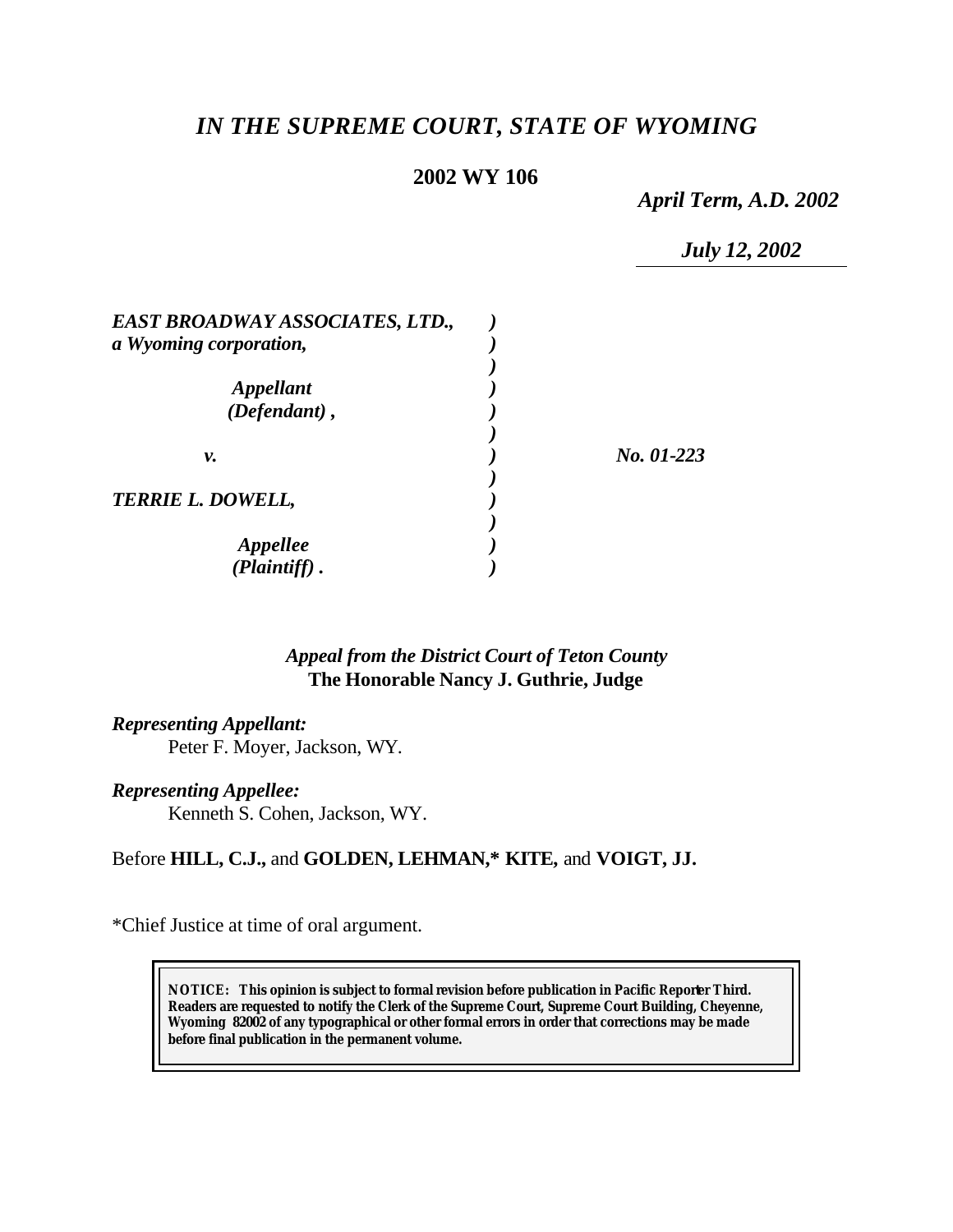#### **LEHMAN, Justice.**

l

[¶1] This is an appeal from a decision of the district court to enforce the sale of real property under earlier agreed upon written contract terms reached between the parties. Although we do not agree with a legal conclusion reached by the district court, we affirm the ultimate decision of the district court on a different basis.

#### *ISSUES*

[¶2] Appellant East Broadway Associates, Ltd. (EBA) sets forth the following issue on appeal:

> Where a written real estate sale contract called for closing on the sale of a Jackson Hole condominium "on or before December 31, 1997" but the buyer was unable to obtain financing until November 17 of 2000, and there was no written or verbal extension agreement, was the district court empowered to order the sale of the property at the fixed 1997 contract price more than three years after the 1997 deadline based upon promissory estoppel or equitable estoppel?

Appellee Terrie L. Dowell (Dowell) phrases the issue on appeal as:

Did the district court properly apply the principles of estoppel when it ordered appellant to sell the condominium unit to appellee at the 1997 contract price?

## *FACTS<sup>1</sup>*

[¶3] EBA is a Wyoming corporation owned by William and Mrs. Racow; William Racow (Racow) is president. In 1992, Dowell leased unit B-1 of the East Broadway Condominiums from EBA under a written lease agreement and paid a \$1,500.00 deposit. Dowell resided in this condominium unit along with her children. After this lease expired by its terms, Dowell continued to rent unit B-1 from EBA on a verbal month-to-month tenancy basis.

 $1$  This case was tried to the district court without a court reporter. After the district court entered its judgment and several post-trial motions were entertained, including motions regarding statements of the evidence, the district court adopted the Statement of the Evidence filed by Dowell. This statement of facts is taken substantially from the Statement of the Evidence filed by Dowell, as well as documentation admitted into evidence by the district court at the time of trial.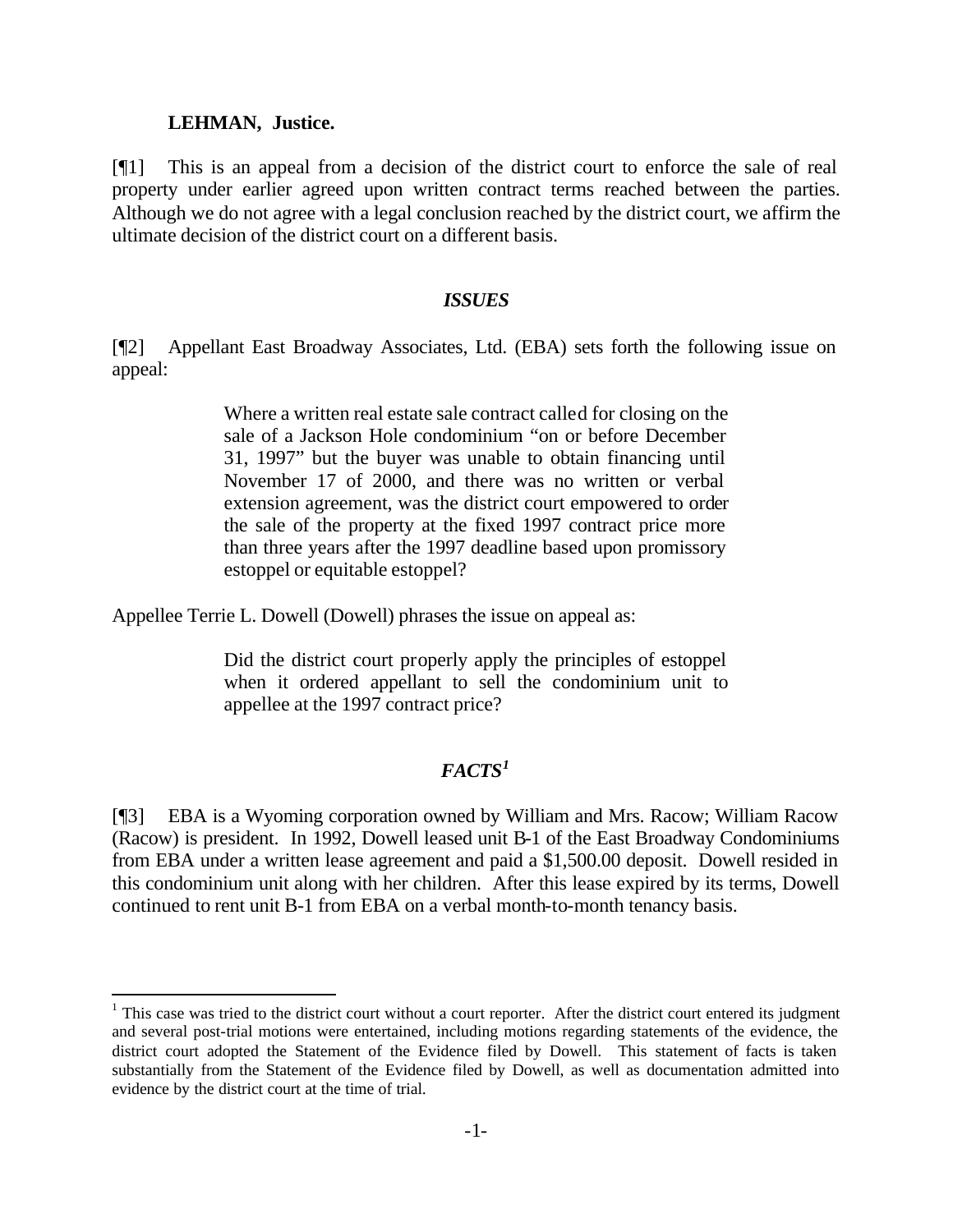[¶4] In March of 1994, Dowell received a letter from EBA informing each of the tenants of the condominium complex that EBA would be selling the condominium units but would first offer them for sale to the present tenants. Shortly after receiving this letter, Dowell had a conversation with Racow and advised him that she desired to purchase unit B-1. On April 26, 1994, Dowell then made a \$1,000.00 earnest money deposit to EBA. The parties then entered into a contract for the sale of unit B-1 on or about August 3, 1994 (1994 contract).

[¶5] Later that summer, Dowell had a discussion with Racow and advised EBA that she did not desire to purchase unit B-1 because there had been a double murder in that unit a couple of years earlier. However, unit B-2 had become available in the interim. Therefore, during this conversation, Racow, on behalf of EBA, suggested a method for Dowell to purchase unit B-2. This suggestion was then put into a written memorandum dated October 1994 (1994 memorandum).

[¶6] The 1994 memorandum contained the following language:

Terrie Dowell PO Box  $\ldots$ Jackson WY 83001

| Date    |                    |              |          |    |              |
|---------|--------------------|--------------|----------|----|--------------|
| 10/1/94 | sales price        | \$138,000.00 |          |    | \$138,000.00 |
| 10/1/94 | Escrow             | (\$1,000.00) |          |    | \$137,000.00 |
| 10/1/94 | Deposit            | (\$1,500.00) |          |    | \$135,500.00 |
| 10/1/94 | 30 years 7% WCDA   |              | \$901.50 | S  | 901.50       |
| 10/1/94 | Condo Fees         |              | \$75.00  | \$ | 976.50       |
| 10/1/94 | Taxes              |              | \$45.00  | \$ | 1,021.50     |
| 10/1/94 | Tax Credit         | \$62.00      |          |    |              |
| 10/1/94 | Price January 1996 | \$133,500.00 |          |    |              |

[¶7] Later in 1994, Dowell and her children moved into unit B-2. Prior to them moving into this unit, EBA installed a downstairs bathroom and recarpeted the unit, and Dowell painted some of the interior of the condominium. However, in the summer of 1994, Dowell had just started a barber business, and she was advised by her bank that she needed to be in business for two years before the bank could make her a loan. EBA then agreed that it would hold to the \$138,000.00 purchase price of unit B-2 for two years. This two-year period passed without any additional communication between the parties.

[¶8] Before October of 1994, Dowell paid EBA \$761.50 per month for unit B-1. Beginning in October of 1994, this amount rose to \$1,021.50 per month with the amount of \$140.00 allocated towards the purchase of the condominium unit, \$45.00 paid toward real property taxes, and \$75.00 paid toward homeowner's association dues. Previously, no tenant including Dowell had paid either real property taxes or homeowner's association dues on their unit. Dowell continued to make additional payments to EBA each month since October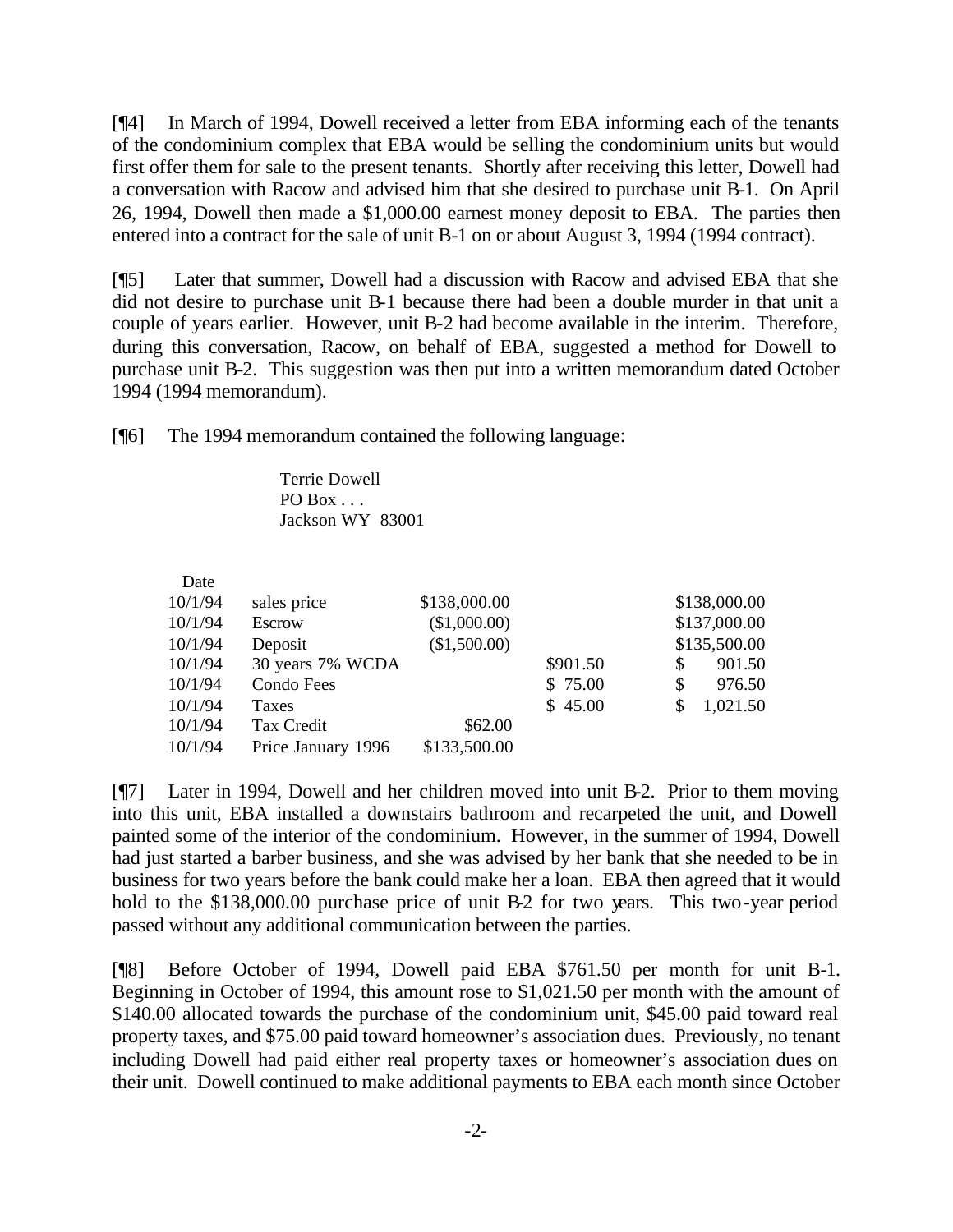1994, except that the homeowner's association dues were increased in September of 1997 from \$75.00 to \$100.00 per month.

[¶9] In September of 1997, Dowell intended to apply for financing to purchase unit B-2 but was advised that she needed a contract of sale in order for her application to be considered. Therefore, EBA and Dowell entered into another written contract for the sale of unit B-2 (1997 contract). The purchase price for this transaction was set at \$147,000.00 less credits/deposits leaving a net sales price of \$132,300.00. This amount was calculated by giving Dowell credit for \$2,500.00 in deposits and \$12,200.00 in deposits from the monthly payments made by Dowell to EBA under those terms mentioned above. Closing of this transaction was set to take place on or before December 31, 1997, again subject to Dowell obtaining financing. A \$1.00 earnest deposit was to be made by Dowell to EBA.

[¶10] After the 1997 contract was signed but before Dowell made application for financing, Dowell learned that her son needed medical treatment costing approximately \$8,000.00 and notified Racow on behalf of EBA of this circumstance and that this situation would impair her ability to qualify for financing. EBA, through Racow, suggested to Dowell that she take care of her family first, words to the effect of "do what you need to do." December 31, 1997 passed by; however, neither party gave written notice to the other that the 1997 contract was terminated. Almost two years then elapsed with neither party discussing the contract. Nevertheless, Dowell continued to make monthly payments to EBA for rent, purchase of the condominium unit, taxes, and homeowner's association dues in those amounts mentioned above. These payments were accepted by EBA.

[¶11] In August or September of 1999, Dowell was cutting Racow's hair and asked Racow on behalf of EBA for a payoff figure for unit B-2. Racow became upset and stated that his aunt was coming to town in the near future and it seemed silly for him (EBA) to sell the unit since this was the case. Dowell responded by reminding Racow of their earlier conversation when her son needed medical treatment. Nothing else was said concerning this issue, and Racow paid for his haircut and left.

[¶12] A month later Dowell telephoned Racow and asked him to meet with him. However, Racow was leaving town at the moment. Dowell asked Racow if she should be looking for a new place to live. Racow responded by saying, "No, no, I don't know what I'm doing." Dowell said that she was under the belief that she had been buying the unit for five years, and that she was not buying Racow's aunt a new dishwasher since the unit then needed a replacement dishwasher. Racow did not respond to this statement by Dowell.

[¶13] The Racows were gone from the area for the winter. Dowell telephoned Racow in February of 2000 and left a message on his answering machine. However, Dowell did not receive a return call from Racow. In September of 2000, Dowell again left a message for Racow. Racow returned this call that same day. Dowell asked Racow if he had thought about their last discussion. Racow responded by stating he had not thought about it at all. Later during Thanksgiving week, Dowell telephoned Racow and asked to meet with him. At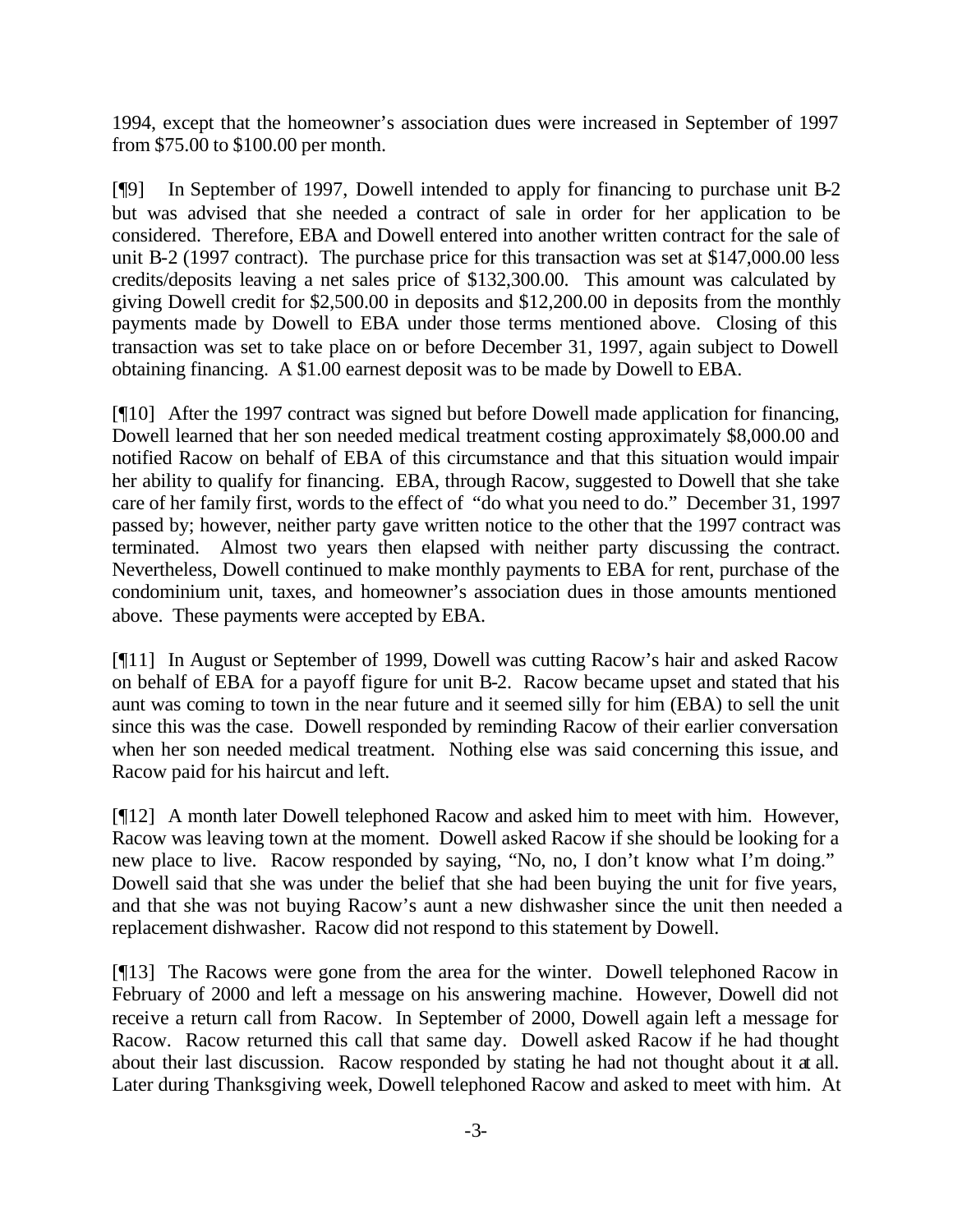a meeting held later that day, Dowell advised Racow on behalf of EBA that she had obtained financing and was now able to purchase unit B-2. Racow became angry and left the meeting.

[¶14] EBA, through Racow, then responded on November 22, 2000, in writing shortly after the meeting stating that EBA did not intend to sell the unit to Dowell unless she paid an additional \$78,000.00, which increased the purchase price for the unit to \$225,000.00 (November 22, 2000 letter). EBA also notified Dowell that unless she agreed to pay an increased rental she would be evicted on January 1, 2001. This is the first written communication received by Dowell from EBA since the parties entered into the 1997 contract.

[¶15] During the time period in which Dowell was making monthly payments to EBA, she intentionally did not pursue purchasing other houses because she believed she was purchasing unit B-2 even though there was an opportunity through WCDA to obtain 100% financing. Dowell also paid for numerous repairs to unit B-2 during these years without seeking reimbursement. In response, Dowell filed the instant lawsuit asking the district court to enter a declaratory judgment that Dowell had the right to purchase the unit for the original purchase price expressed within the 1997 contract.

[¶16] After trial, the district court entered a judgment dated March 15, 2001, ruling that the 1997 contract was clear and unambiguous and had lapsed by its terms but that EBA was estopped from asserting the 1997 contract was no longer enforceable and ordered that Dowell had thirty days to purchase the condominium unit under the terms of the 1997 contract. On April 12, 2001, Dowell paid EBA the 1997 contract purchase price amount and obtained a warranty deed for the property from EBA. This appeal followed.

### *STANDARD OF REVIEW*

[¶17] Trial of this case was held before the district court with the district court issuing specific findings of fact and conclusions of law. In its recently published case of *Hutchings v. Krachun*, 2002 WY 98,  $\P$ 10, \_\_ P.3d \_\_,  $\P$ 10 (Wyo. 2002), this court reiterated our standard of review in such an instance.

> The purpose of specific findings of fact is to inform the appellate court of the underlying facts supporting the trial court's conclusions of law and disposition of the issues. *Hopper v. All Pet Animal Clinic*, 861 P.2d 531, 538 (Wyo. 1993). While the findings of fact made by a trial court are presumptively correct, we examine all of the properly admissible evidence in the record. Because this court does not weigh the evidence *de novo*, findings may not be set aside because we would have reached a different result. Rather, the appellant has the burden of persuading the appellate court that the finding is erroneous.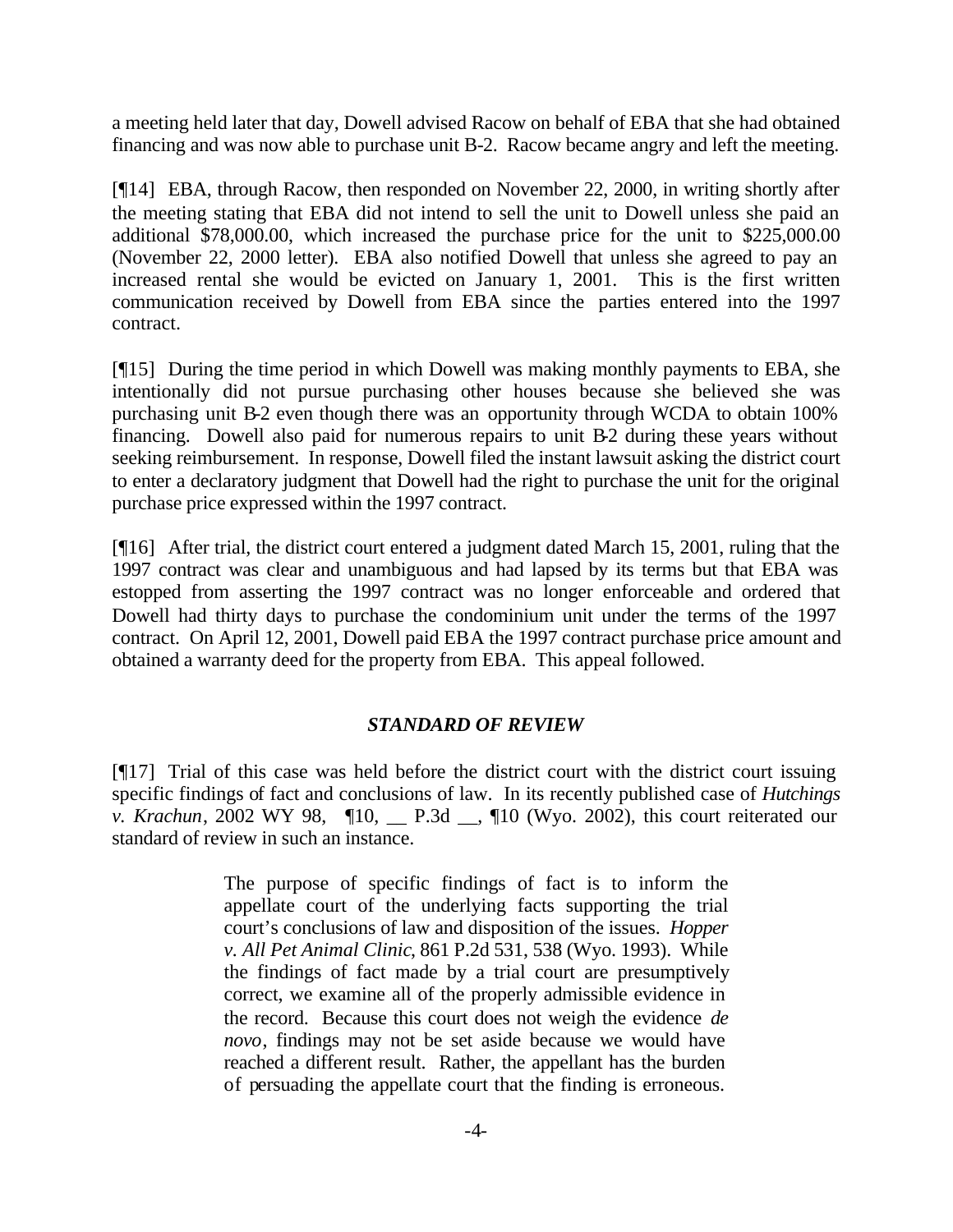*Id. See also Maycock v. Maycock*, 2001 WY 103, ¶11; 33 P.3d 1114, ¶11 (Wyo. 2001). Findings of fact are not set aside unless inconsistent with the evidence, clearly erroneous, or contrary to the great weight of the evidence. The definitive test of when a finding of fact is clearly erroneous is when, although there is evidence to support it, the reviewing court on the entire evidence is left with the definite and firm conviction that a mistake has been committed. A determination that a finding is against the great weight of the evidence means that a finding will be set aside even if supported by substantial evidence. *Id. See also Mathis v. Wendling*, 962 P.2d 160, 163 (Wyo. 1998). *Conclusions of law made by the trial court are not binding on this court and are reviewed de novo***.** *Maycock*, ¶12.

(Emphasis added.) This court has also recognized:

The primary purpose in interpreting or construing a contract is to determine the intent and understanding of the parties, and our initial inquiry centers on whether the language of the contract is clear and unambiguous. *Reed v. Miles Land and Livestock Co.*, 2001 WY 16, ¶10, 18 P.3d 1161, ¶10 (Wyo. 2001). The interpretation and construction of a contract are done by the court as a matter of law. *Id.* Where an agreement is in writing and the language is clear and unambiguous, the parties' intent is to be secured from the four corners of the contract. *Cliff & Co., Ltd. v. Anderson*, 777 P.2d 595, 598 (Wyo. 1989). We consider the contract as a whole, taking into consideration the relationship between the various parts. *Id.* "We turn to extrinsic evidence and rules of contract construction only when the contract language is ambiguous and its meaning is doubtful or uncertain." *Wolter v. Equitable Resources Energy Company, Western Region*, 979 P.2d 948, 951 (Wyo. 1999). *Whether or not a contract is ambiguous is a question of law for the court. Corpening v. Corpening*, 2001 WY 18, ¶8, 19 P.3d 514, ¶8 (Wyo. 2001).

(Emphasis added.) *Collins v. Finnell*, 2001 WY 74, ¶15, 29 P.3d 93, ¶15 (Wyo. 2001). This court has also enunciated:

> Common sense and good faith are leading precepts of contract construction, and the interpretation and construction of contracts is a matter of law for the courts. *Reed* [*v. Miles Land and Livestock Co.*, 2001 WY 16], ¶10 [18 P.3d 1161, ¶10 (Wyo. 2001)]. We have also recognized that the language of a contract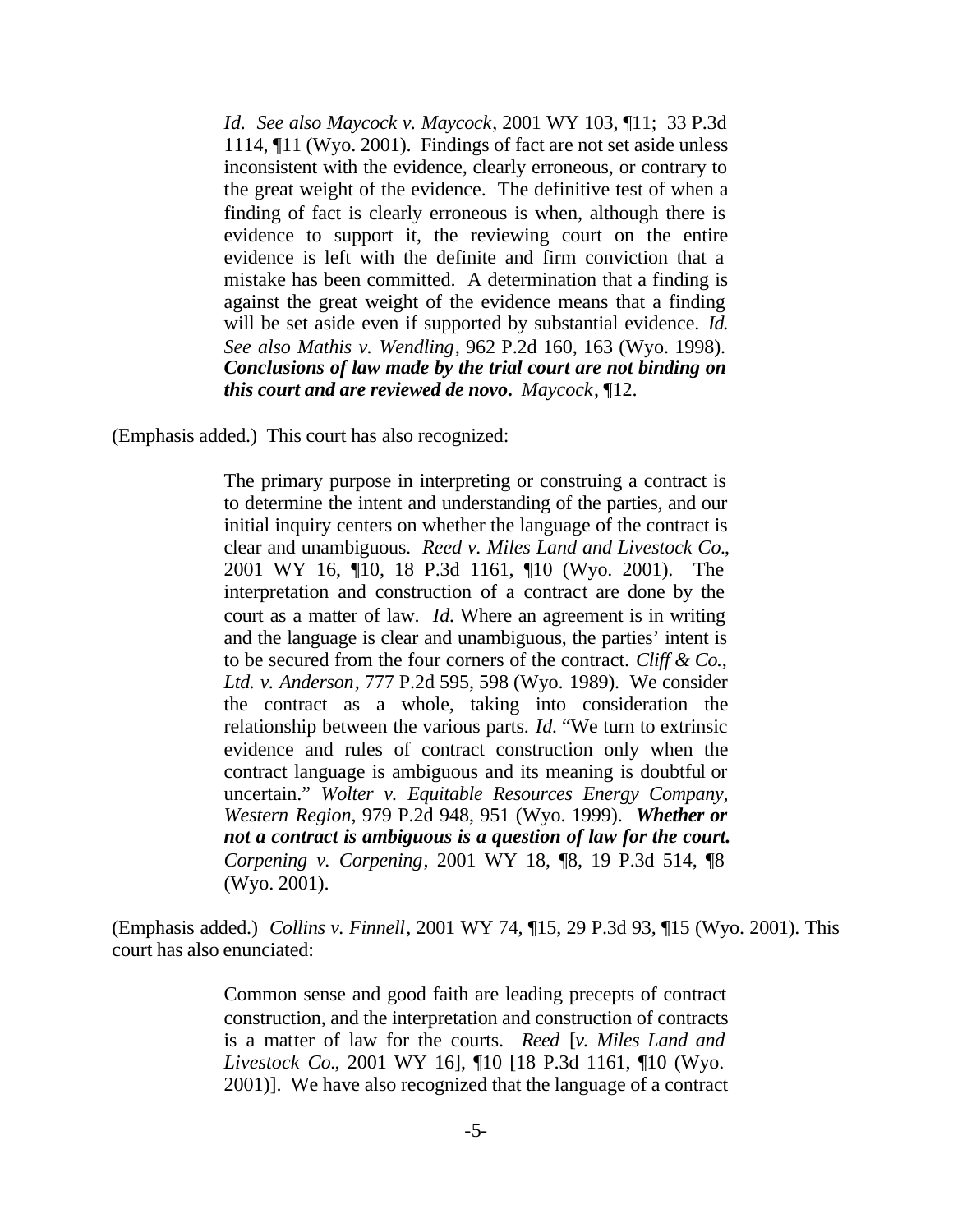is to be construed within the context in which it was written, and the court may look to the surrounding circumstances, the subject matter, and the purpose of the contract to ascertain the intent of the parties at the time the agreement was made. *Polo Ranch Company v. City of Cheyenne*, 969 P.2d 132, 136 (Wyo. 1998).

*Williams Gas Processing-Wamsutter Co. v. Union Pacific Resources Co.*, 2001 WY 57, ¶12, 25 P.3d 1064, ¶12 (Wyo. 2001).

[¶18] Finally, this court has stated that in the absence of any ambiguity, the contract will be enforced according to its terms because no construction is appropriate. *Boley v. Greenough*, 2001 WY 47, ¶10, 22 P.3d 854, ¶10 (Wyo. 2001) (citing *Amoco Prod. Co. v. EM Nominee Partnership Co.*, 2 P.3d 534, 539-40 (Wyo. 2000) and *Burbank v. Wyodak Resources Dev. Corp.*, 11 P.3d 943, 946-47 (Wyo. 2000)).

#### *DISCUSSION*

[¶19] Both parties primarily focus upon arguments related to the district court's determination with respect to the principles of promissory estoppel and equitable estoppel on appeal. In addition, EBA does assert within its initial brief on appeal that the district court's ruling that the 1997 contract is clear and unambiguous and had lapsed by its terms was correct. However, while our de novo review of the 1997 contract leads us to the conclusion that the 1997 contract is clear and unambiguous, we hold that the 1997 contract did not terminate on its own terms. Moreover, as we find our conclusion dispositive of this case, we do not address those issues raised by the parties on appeal.

[¶20] The 1997 contract, in applicable, part provides:

15. Time is of the essence hereof, and if any payment or any other condition hereof is not made, tendered or performed by either the Seller or Purchaser as hereby provided, *then this contract, at the option of the party who is not in default or breach, may at the party's option, be terminated by such party***,** in which case the nondefaulting party may recover such damages as may be proper or such party may require specific performance of the other herein. In the event of such default by the Purchaser, *and the Seller elects to treat the contract as terminated***,** then all payments made hereunder shall be forfeited and retained on behalf of the Seller. *In the event, however, the nonbreaching or nondefaulting party elects to treat this contract as being in full force and effect, then nothing herein shall be construed to prevent its specific performance***.**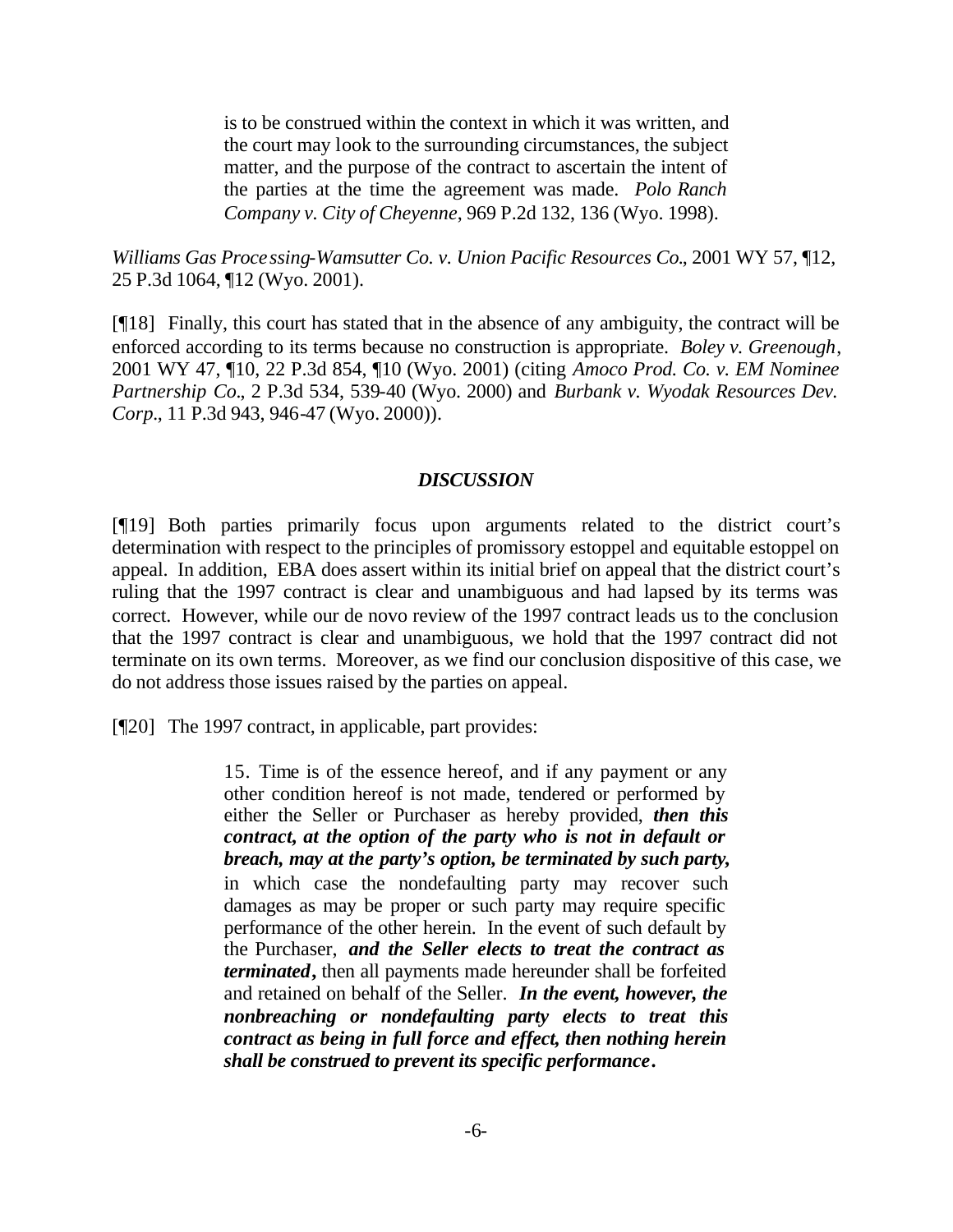18. Each party hereto shall have the right to require specific performance of each and every provision of this Agreement as contemplated herein and may, if necessary, bring an action in a court of competent jurisdiction to compel the same.

. . .

(Emphasis added.) Thereafter, the Addendum to the 1997 contract provides in relevant part:

c. If Purchaser is not "pre-qualified" by a local institutional lender within 30 days hereafter, or if Purchaser does not actually obtain financing by the scheduled closing date, *then either party may cancel this Agreement on written notice to the other party, and Purchaser will receive a prompt refund of the earnest money***.**

d. Closing will occur at the office of the local institutional lender or Teton Land Title Company in Jackson, Wyoming on or before Dec. 31, 1997.

(Emphasis added.) Upon review of the clear and concise language and application of our standards of review for contract interpretation, we must conclude, as did the district court, that the 1997 contract is unambiguous. Contrary to the district court, however, we also hold that the 1997 contract did not terminate automatically by its own terms.

[¶21] The 1997 contract clearly specifies that the termination of that contract was to be at the option of the nonbreaching or nondefaulting party, in this case EBA, and would be terminated solely upon written notice of termination being given by that party. However, EBA at no time ever advised Dowell in writing of its desire to consider the contract terminated. Indeed, EBA admits in its briefs on appeal on a number of occasions, and it is established by the facts in this case, that there were no further written communications between the parties until the November 22, 2000 letter sent by EBA to Dowell.

[¶22] Accordingly, we conclude that because EBA did not advise Dowell that it had elected to terminate the 1997 contract due to her breach of the terms of the contract by Dowell failing to obtain timely financing for the purchase of the condominium unit, no termination of that contract occurred. As indicated earlier, in the absence of any ambiguity, the contract will be enforced according to its terms because no construction is appropriate. *Boley*, 2001 WY 47, **[10.**]

[¶23] In addition, although we have reviewed the entire 1997 contract, we do not find any other language within that contract that convinces us that the intent of the parties was anything different than that concluded above. True, while we do recognize that the contract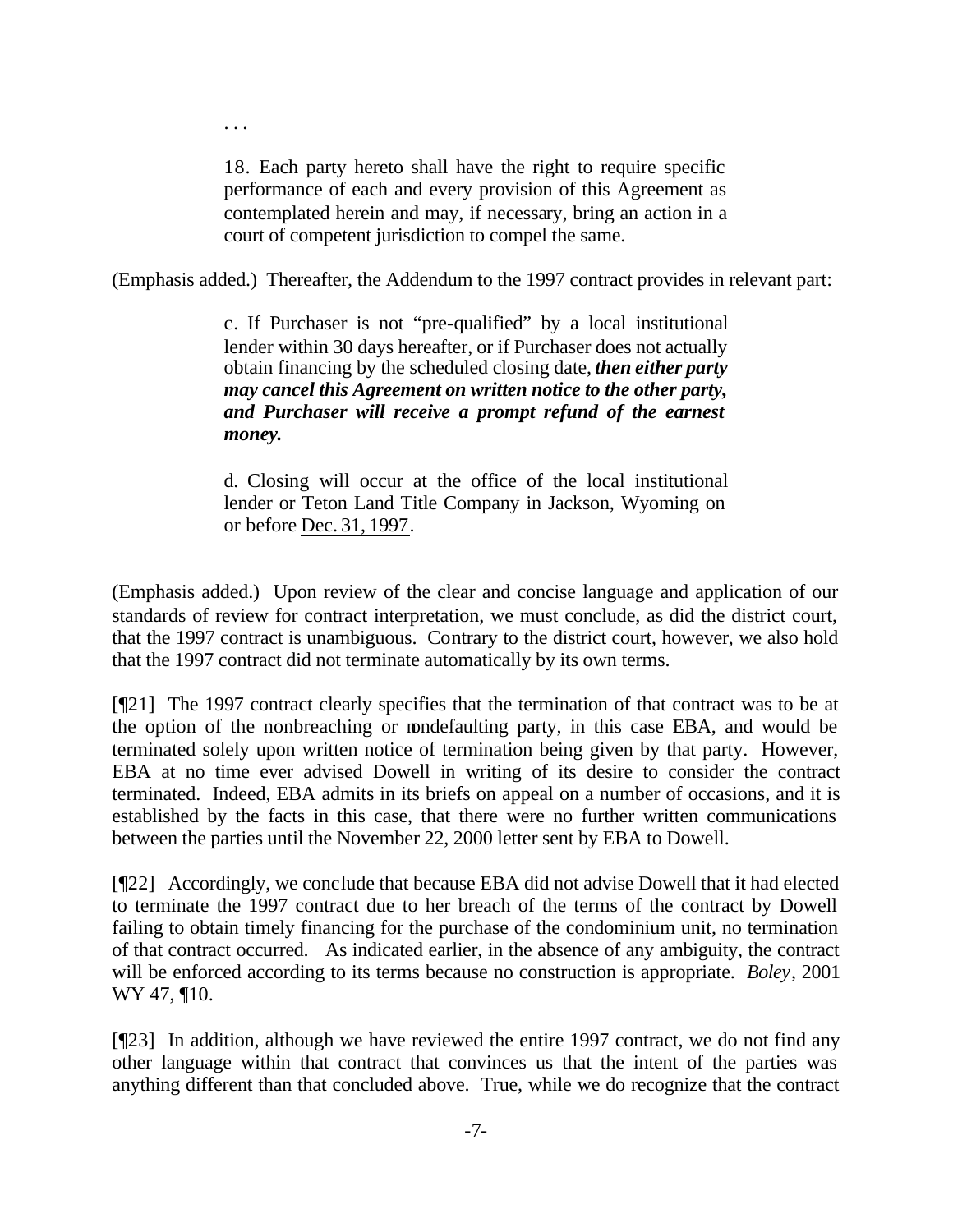called for closing of the contract to occur on or before December 31, 1997, we do not find that the failure to meet this closing deadline, in and of itself, mandated the automatic termination of the contract.

[¶24] Furthermore, whereas under the circumstances it is not necessary for the 1997 contract to be construed within the context in which it was written, the surrounding circumstances, the subject matter, and the purpose of the contract to ascertain the intent of the parties at the time the agreement was made, review of these elements solely supports our conclusion that the 1997 contract is unambiguous and did not automatically expire pursuant to its terms. The surrounding circumstances and the actions of the parties clearly evidence that it was the intent of EBA to sell the involved condominium unit to Dowell.

[¶25] This unquestionable intent is gleaned upon review of the initial written offer by EBA to sell the condominium units to the current tenants residing within them, review of the wording used within the 1994 contract, EBA's two-year extension of that contract, the language used within the 1994 memorandum and the 1997 contract, Racow on behalf of EBA suggesting to Dowell that she take care of her family first inferring that Dowell take those actions that she needed to take to care for her son, and, perhaps of most significance, acceptance by EBA of the monthly payments for the purchase of the condominium unit, taxes, and homeowner's association dues over a number of years.

[¶26] As noted above, EBA also failed to provide written notice to Dowell of its intent to deem the 1997 contract terminated. Further, EBA failed to remit to Dowell the earnest money deposit and other payments made to EBA in conjunction with the 1997 contract. In addition, as late as the fall of 1999, Racow on behalf of EBA did not respond to Dowell's statement that she was under the belief that she had been buying the unit for five years. Finally, during this same conversation, when Dowell asked Racow if she should be looking for a new place to live, Racow responded by saying, "No, no, I don't know what I'm doing."

[¶27] EBA complains that it is unfair to EBA, as a Wyoming property owner, for a Wyoming court to extend a written real estate sale contract by over three years, when there was not even a verbal promise to do so, and no conduct amounting to such a promise. Further, EBA complains that enforcement of the 1997 contract through use of the application of estoppel against the statute of frauds will simply create immense uncertainty under Wyoming real estate contracts, with great incentive for lawsuits such as this one, particularly in a rising market.

[¶28] We point out that there was no need for a verbal promise by EBA to extend the 1997 contract as the 1997 contract was extended by the non-action of EBA to advise Dowell that it intended to treat that contract as terminated. Further, as identified above, EBA took many acts over a period of years, which substantiated that it intended to sell the condominium unit to Dowell. Additionally, our enforcement of the 1997 contract merely pursuant to its specific and explicit terms alleviates any argument regarding the statute of frauds and only serves to